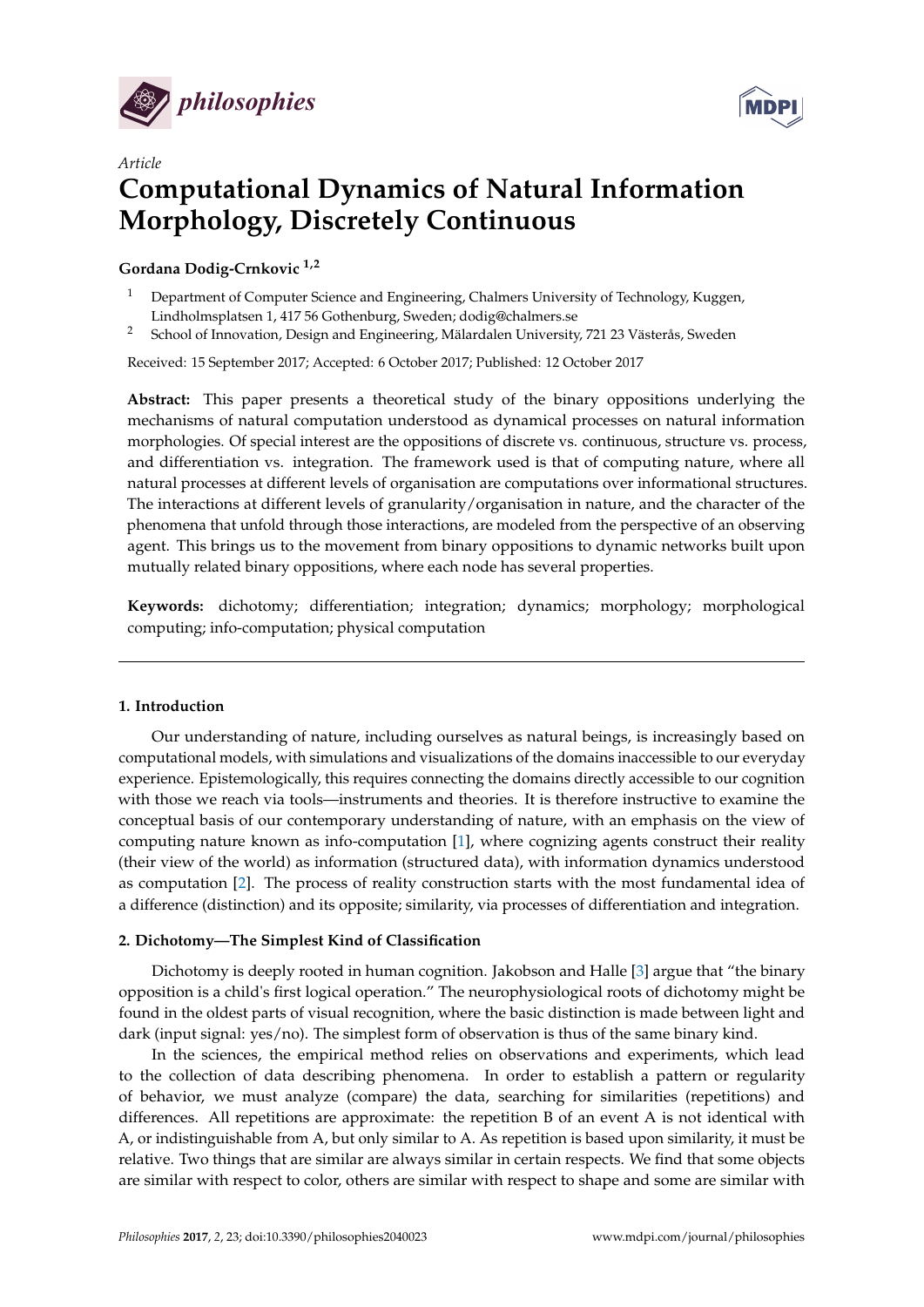respect to size. Generally, establishing similarities and, consequently, repetition, always presupposes the adoption of a point of view: some similarities or repetitions will appear if we are interested in one problem and others if we are interested in another problem.

Searching for similarities and differences leads to classifications based on the division of objects or events into different groups/classes. The basic tool for classification is the binary opposition or dichotomy. When we use dichotomy, we only decide if an object is of a kind A or of a kind A (non-A). As an illustration, examples of dichotomies are given in the following list:

yes/no; true/false; positive/negative; affirmation/negation; accept/reject; good/evil; good/bad; right/wrong; being/nothingness; being/becoming; presence/absence; alive/dead; active/passive; on/off; open/closed; particle/wave; position/momentum; angle/angular momentum; energy/time duration; entanglement/coherence; phase/particle number; body/mind; matter/energy; particle/wave; medium/message; discrete/continuous; form/meaning; static/dynamic; structure/process; information/computation; passive/active; permanence/change; in/out; up/down; front/back; left/right; forwards/backwards; before/after; sooner/later; high/low; here/there; figure/ground; text/context, light/dark, one/many; different/similar; part/whole; less/more; unity/diversity; few/many; simple/complex; continuous/discrete; quantity/quality; analysis/synthesis; differentiate/integrate; particular/general; special/common; thought/feeling; reason/emotion; fact/fiction; practice/theory; objective/subjective; thought/feeling; subject/object; self/other; order/chaos; concrete/abstract; token/type; local/global; natural/artificial; form/content; syntax/semantics; means/ends; cause/effect; finite/infinite; force/matter; identity/difference; positive/negative; form/content; chance/necessity; cause/effect; freedom/necessity; subjectivity/objectivity; means/ends; subject/object; abstract/concrete; absolute/relative; positivist/critical; analytic/synthetic; induction/deduction; evolution/involution; complexification/simplification; abstraction/concretization; top/down; excitation/inhibition/; increase/decrease; anticipation/hindsight; future/past; objects/events; extent/duration; simplicity/diversity; data science (world as its own model)/TOE (world in an equation); snapshot/time development; teleology/(blind) mechanics; identity/change; "god's-eye view" (sees everything at the same time)/observer's view; reduction/generation; growth/recession; (mechanical) assembly/(biological) growth.

#### **3. Leibniz's Binary Notation**

In messages sent and received, such as in Shannon information (communicated information) [\[4\]](#page-8-3), the information content of a message is measured by the reduction of receiver's uncertainty or ignorance. Shannon's unit of information is the bit—binary digit—defined as the amount of information needed to halve the receiver's prior uncertainty. From this perspective, information is about the selection between alternatives, which in the simplest case is a sequence of binary choices, each of them equally probable. A close connection between binary choices and information is illustrated by Gell Mann's example of the Twenty Questions Game [\[5\]](#page-8-4), in which one person in the group thinks of an object and the other people ask yes/no questions about it, until they determine what it is.

An early attempt to derive physics from empirical binary alternatives was made by Carl Friedrich von Weizsäcker, who developed a theory of ur-alternatives in the book *The Unity of Nature* [\[6\]](#page-8-5), starting from the premisses that substance is form. Matter, as well as movement, are forms, while mass and energy are information (for an observer). Later on, John Archibald Wheeler developed a similar approach named "it from bit" [\[7\]](#page-8-6), asserting that information is fundamental for physics, and every fact about physics ("it") is derived from observations; that is, bits of information obtained empirically.

Even before ur-alternatives and "it from bit", Leibniz (1697) proposed the idea of deriving the description of the world from binary alternatives, and he was the first to introduce binary notation [\[8\]](#page-8-7). In his book *On the Method of Distinguishing Real from Imaginary Phenomena*, Leibniz pointed out that the numbers zero (nothing) and one (God), are all that is needed to construct the [description of the] universe. He illustrated this by a figure with the title "In order to make everything from nothing the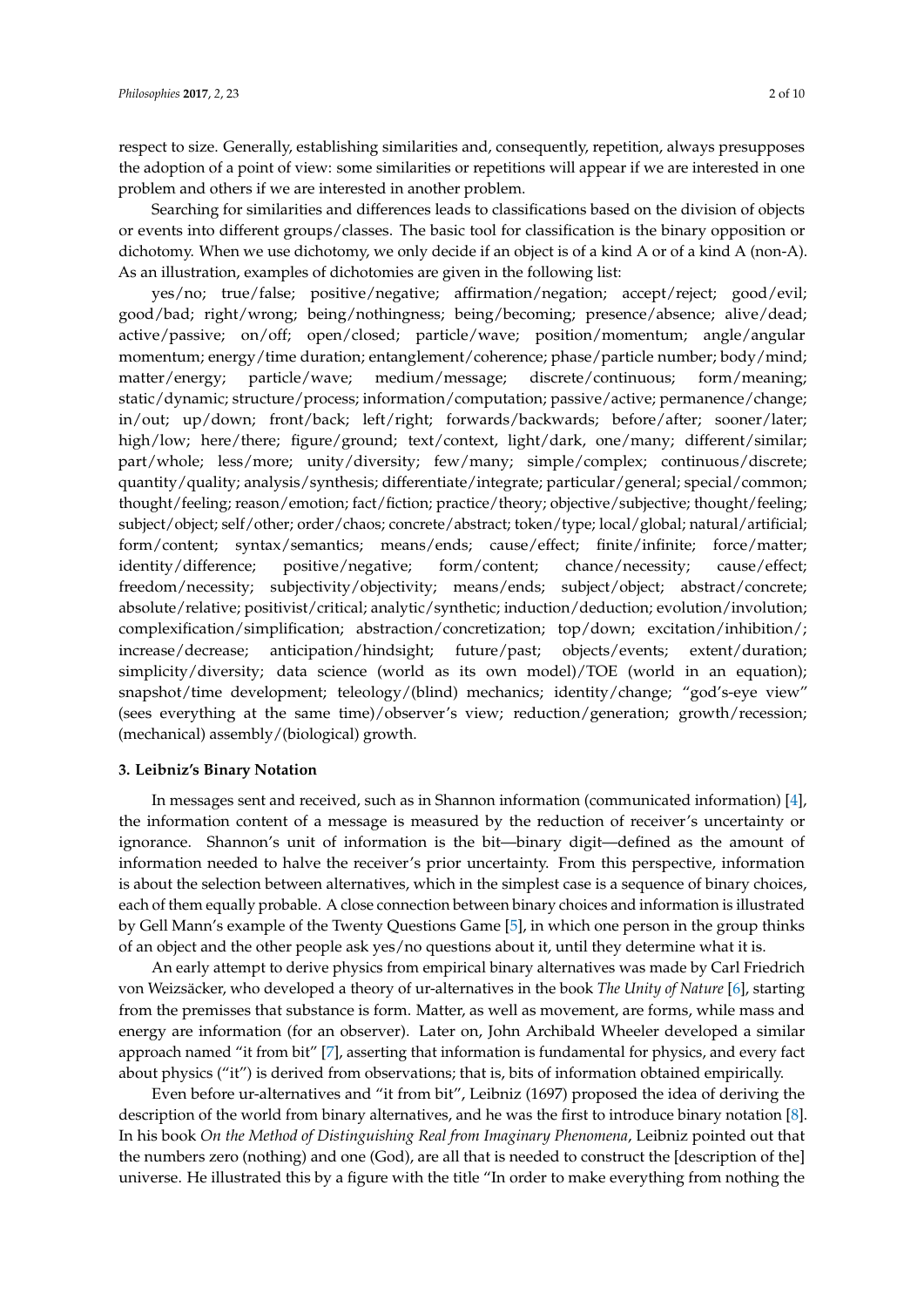One suffices". Beginning with the numbers 0 and 1, he showed how to represent all natural numbers in terms of the two basic digits  $(1 = 1, 2 = 10, 3 = 11,$  etc.). Debrock comments:

"To his contemporaries, the picture must have seemed like a somewhat outrageous joke. To us it looks both prophetic and frightening, because it appears as a confirmation of the trend to think the world in terms of digital information. But Leibniz's picture suggests that we must even go beyond thinking world in terms of digital information, for he presents the world as being the set of all digital information ([\[8\]](#page-8-7), p. 160)."

#### **4. Dualism in Physics: Discrete vs. Continuous**

Binary logic, which is a result of the systematization of simple common-sense reasoning, allows for only two values of the truth variable—one or zero (true or false). These two opposite values may be considered as exhausting the whole space of possibilities. This is expressed as "Tertium non Datur", ("The third is not given"), also known as the Law of the excluded middle. In connection with dual-aspect characterization, the analysis of a number of binary concepts in physics, such as wave/particle, potential/actual, real/virtual, and positive/negative, which may be used to describe physical phenomena, is of interest. The most discussed binary concept is wave-particle dualism that Einstein commented in the following:

"There are therefore now two theories of light, both indispensable, and—as one must admit today in spite of twenty years of tremendous effort on the part of theoretical physicists—without any logical connections." Albert Einstein [\[9\]](#page-8-8).

Bohr [\[10\]](#page-8-9) formulated his Complementarity principle, stating that particle theory and wave theory are both necessary. Scientists should simply choose whichever theory works better for solving their specific problem.

The currently accepted solution of the wave-particle "problem" is given in quantum electrodynamics (QED), which combines particle and wave properties into a unified whole.

Wave-particle dualism can be seen as a special case of continuum-discrete dichotomy. In terms of computational applications, the question of discrete-continuum opposition may be found in the difference between symbol-based and connectionist (neural network) approaches. However, it is sometimes stated that there is no dichotomy, because most neural networks are modeled in (discrete) software. Similarly, in a transistor, which is a physical device implementing binary 0/1 logic in terms of electric current, the current itself is not discrete, but basically a continuous phenomenon—so it is a matter of convention to assign "zero current" to a sufficiently low current in a transistor. On the same grounds, one can argue that discrete (countable) and continuous (measurable) phenomena are intertwined in digital technology that can represent continuous phenomena, such as sound and speech, photographs, and movements based on discrete phenomena.

Chalmers [\[11\]](#page-8-10) claims that continuous systems would need to exploit infinite precision to exceed the powers of discrete systems (pp. 330–331). This is contradicted by Siegelman and Sontag in [\[12\]](#page-8-11) by an analog system that computes a superset of the Turing-computable functions in polynomial time, and with finite linear precision.

#### **5. The Finite (Discrete) Nature Hypothesis**

"A fundamental question about time, space and the inhabitants thereof is "Are things smooth or grainy?" Some things are obviously grainy (matter, charge, angular momentum); for other things (space, time, momentum, energy) the answers are not clear. Finite Nature is the assumption that, at some scale, space and time are discrete and that the number of possible states of every finite volume of space-time is finite. In other words Finite Nature assumes that there is no thing that is smooth or continuous and that there are no infinitesimals." (Fredkin, Finite Nature) [\[13\]](#page-8-12) (Emphasis added).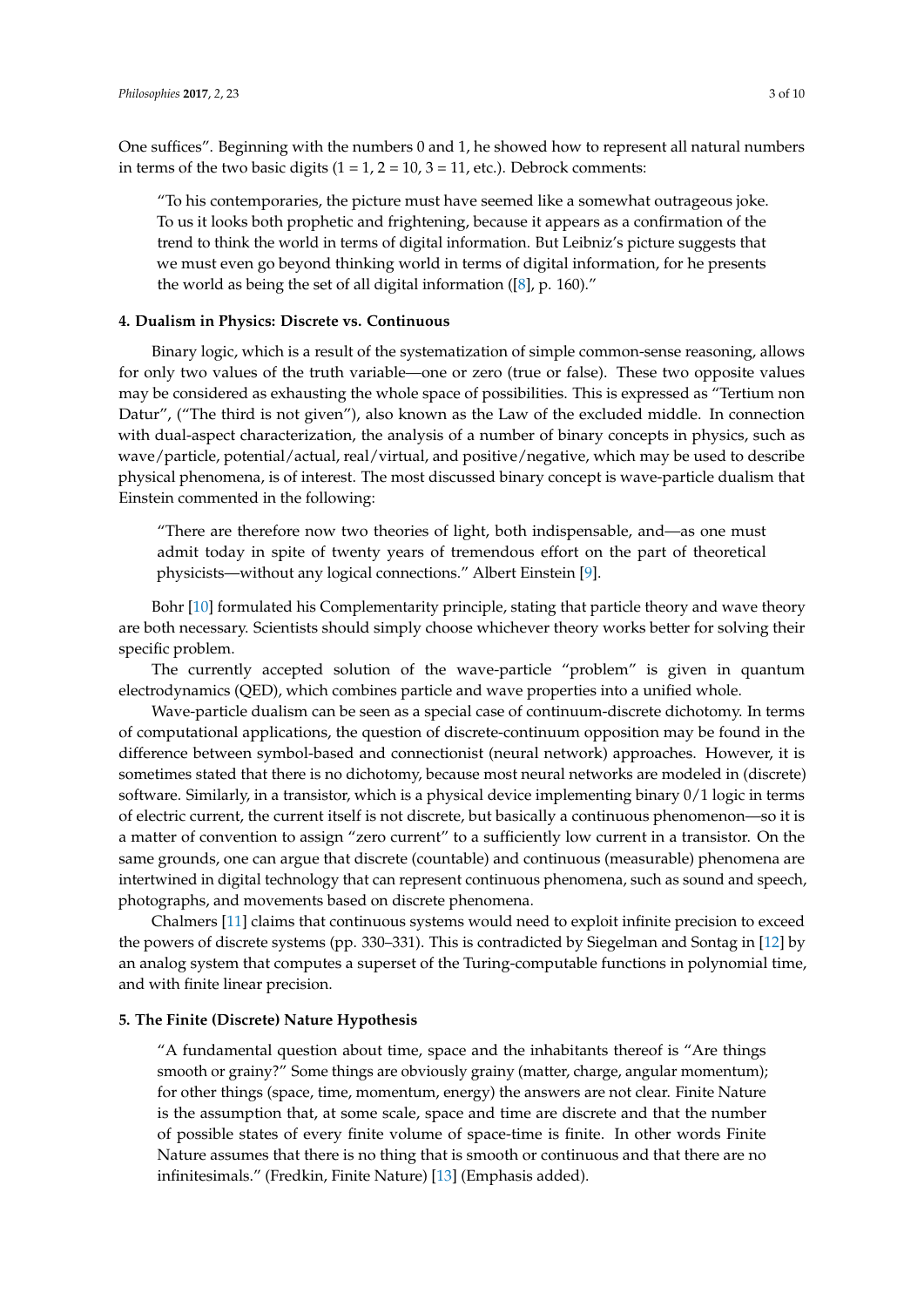One obvious question we may ask is: Why would we need this hypothesis about the discrete nature of the physical world? The computing nature framework (pancomputationalism) is not critically dependent on computations being discrete (or digital). They can equally be continuous and analog. How did this idea arise in the first place? The reason may be that, by analogy with the digital computer, the universe was conceived as digital, in the same way as the Newton-Laplace universe was regarded, by analogy with the machines of the mechanistic era, as a purely mechanical mechanism.

If we see the physical universe as a computer, it is empirically both discrete and continuous, as we can observe both discrete and continuous processes in nature at different levels of scale. Peter Denning argues that computing based on physical computation is a natural science [\[14\]](#page-8-13). However, not all approaches to natural computing start from the quantum computers in the physical universe via increasingly more complex computational systems such as evolving living organisms. Some, like Dana Ballard [\[15,](#page-8-14)[16\]](#page-8-15), focus on the human brain as the most advanced natural computer, connecting results from neuroscience, information theory, and optimization to describe programs of the brain. Seth Lloyd describes the universe as a quantum computer [\[17\]](#page-8-16), so natural computation in his case is quantum computation.

In the most general formulation of computing nature/pancomputationalism, where all of nature computes on different levels of organisation [\[1\]](#page-8-0), there is no special reason to consider only discrete aspects—we may instead wish to learn from nature how to compute [\[18,](#page-8-17)[19\]](#page-8-18).

#### **6. The True Nature of the Universe: Discretely Continuous?**

The question of whether the universe, on a fundamental level, is discrete or continuous brings us back to questions of epistemology and cognition—questions of our conceptualization of the universe and its (physical) phenomena. The universe might be fundamentally (a) discrete; (b) continuous; (c) both continuous and discrete, or (d) neither continuous nor discrete [\[20\]](#page-8-19). I will argue for (c), referring to the use of dichotomies in epistemological analysis.

Even though, as already mentioned, the idea of computing nature is not crucially dependent on any of the above, different options might have different interpretations, and also different practical consequences.

In *The Age of Intelligent Machines* [\[21\]](#page-8-20), Kurzweil discusses "the question of whether the ultimate nature of reality is analog or digital", and points out that

"(A)s we delve deeper and deeper into both natural and artificial processes, we find the nature of the process often alternates between analog and digital representations of information. As an illustration, I noted how the phenomenon of sound flips back and forth between digital and analog representations. In our brains, music is represented as the digital firing of neurons in the cochlear representing different frequency bands. In the air and in the wires leading to loudspeakers, it is an analog phenomenon. The representation of sound on a music compact disk is digital, which is interpreted by digital circuits. But the digital circuits consist of thresholded transistors, which are analog amplifiers. As amplifiers, the transistors manipulate individual electrons, which can be counted and are, therefore, digital, but at a deeper level are subject to analog quantum field equations. At a yet deeper level, Fredkin, and now Wolfram, are theorizing a digital (i.e., computational) basis to these continuous equations. It should be further noted that if someone actually does succeed in establishing such a digital theory of physics, we would then be tempted to examine what sorts of deeper mechanisms are actually implementing the computations and links of the cellular automata. Perhaps, underlying the cellular automata that run the Universe are yet more basic analog phenomena, which, like transistors, are subject to thresholds that enable them to perform digital transactions." [\[21\]](#page-8-20)

Lloyd makes a similar claim in the case of quantum mechanics: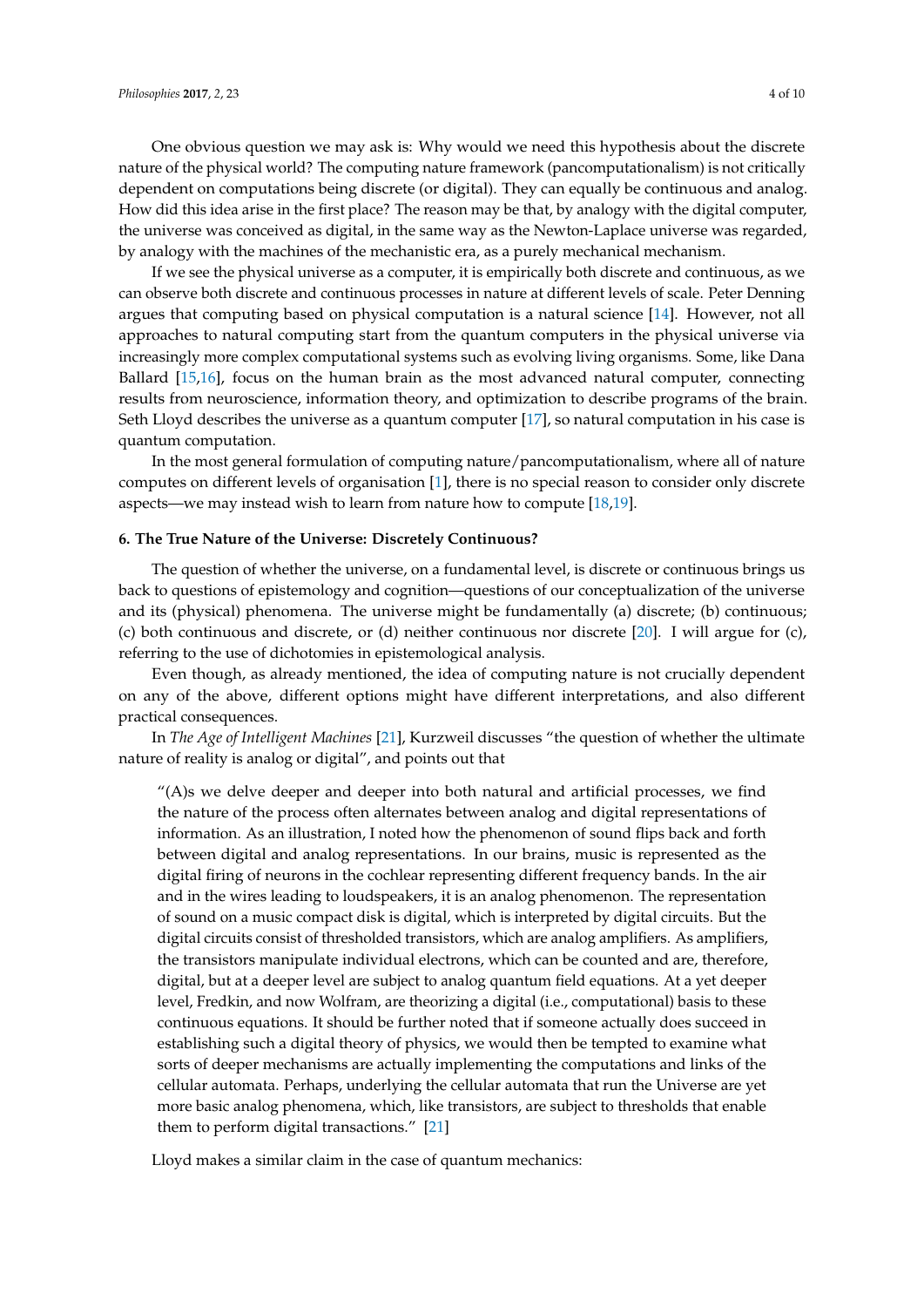"In a quantum computer, there is no distinction between analog and digital computation. Quanta are by definition discrete, and their states can be mapped directly onto the states of qubits without approximation. But qubits are also continuous, because of their wave nature; their states can be continuous superpositions. Analog quantum computers and digital quantum computers are both made up of qubits, and analog quantum computations and digital quantum computations both proceed by arranging logic operations between those qubits. Our classical intuition tells us that analog computation is intrinsically continuous and digital computation is intrinsically discrete. As with many other classical intuitions, this one is incorrect when applied to quantum computation. Analog quantum computers and digital quantum computers are one and the same device." [\[17\]](#page-8-16)

Moreover, even if, in some representations, it may be discrete (and thus conform to the Pythagorean ideal of number as a principle of the world), processes in the universe (and thus computations in computing nature) unfold at many different levels of organization, including quantum computing, bio-computing, spatial computing, membrane computing, etc.; some of which are discrete, others continuous. Computing nature seems to have a use for both discrete and continuous computation. The idea that "discrete and continuous features coexist in any natural phenomenon, depending on the scales of observation" as argued by Lesne [\[22\]](#page-8-21), who discusses the discrete-versus-continuous controversy in physics, summarized this as follows: "Physics in all instances is an interplay between discrete and continuous features, mainly because any such feature actually characterizes a representation, from a given observer, of the real system and its evolution." [\[22\]](#page-8-21).

Wolfram [\[23\]](#page-8-22) and Fredkin [\[13\]](#page-8-12), in the tradition of Zuse [\[24\]](#page-8-23), assume that the universe is, on a fundamental level, a discrete system, and is thus suitably modeled as an all-encompassing digital computer. Given the discussion above, one might say that it is a possible choice of a level of description.

Computing universe hypothesis (computing nature, natural computationalism), as already mentioned, does not depend on the discreteness of the physical world, and there are digital as well as analog computers. On a quantum-mechanical level, the universe performs computation [\[17\]](#page-8-16) on characteristically dual wave-particle objects, i.e., it performs both continuous and discrete computing. Even though they are often used interchangeably, Maley [\[25\]](#page-9-0) argues that it is necessary to distinguish between analog and continuous, and between digital and discrete representations. Although typical examples of analog representations use continuous media, this is not what makes them analog. Rather, it is the relationship that they maintain with what they represent. Similar holds for digital representations. The lack of proper distinctions in this respect is a source of much confusion.

From a different perspective, Floridi argues that digital ontology cannot be all that exists:

"Digital vs. analogue is a Boolean dichotomy typical of our computational paradigm, but digital and analogue are only "modes of presentation" of being (to paraphrase Kant), that is, ways in which reality is experienced and/or conceptualized by an epistemic agent at a given level of abstraction. A preferable alternative is provided by an informational approach to structural realism, according to which knowledge of the world is knowledge of its structures." [\[20\]](#page-8-19)

#### **7. Continuum as a Result of Interaction**

From the cognitive point of view, most of the usual dichotomies are coarse approximations. They are useful, and they speed up our perception and reasoning, but on closer inspection, one would find shades of gray between black and white dichotomies. Following Kant, we can say that the "Ding an Sich" (thing-in-itself) is nothing we have knowledge of. This is also the case for the question of discrete-continuous nature.

Our cognitive categories are the result of our natural evolutionary adaptation to the environment. Given the bodily "hardware" that we have, they are strongly related to the nature of our experiences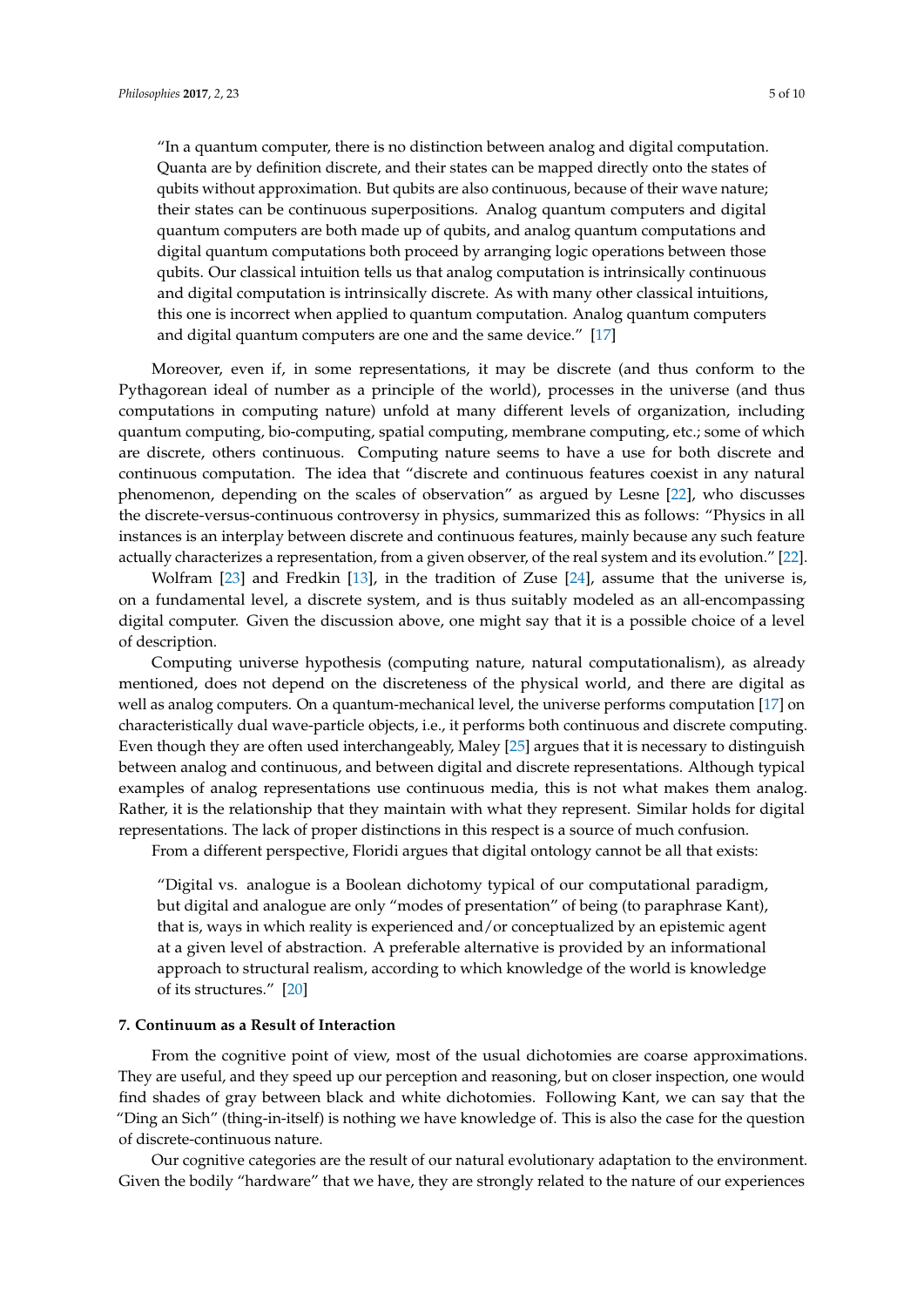If we adopt the dichotomy as our own epistemological necessity (at least for the use in everyday<br>life experiences), how could the general case of continuum vs. discrete universe be understood? life experiences), how could the general case of continuum vs. discrete universe be understood?

In what follows I will argue that discrete and continuous are dependent upon each other—that In what follows I will argue that discrete and continuous are dependent upon each other—that logically, there is no way to define the one without the other. So, let us begin by assuming that logically, there is no way to define the one without the other. So, let us begin by assuming that<br>basic physical phenomena are discrete. Let us also assume that they appear in finite discrete quanta, packages, amounts or extents. If the quanta are infinitely small then they already form a continuum. packages, amounts or extents. If the quanta are infinitely small then they already form a continuum. However, the idea of quantities that can be made arbitrarily small—such as Newton's fluxions—is However, the idea of quantities that can be made arbitrarily small—such as Newton's fluxions—is logically problematic, although very useful for practical applications where "arbitrarily small" is<br>some finite value, as pointed out by Bishop Berkeley in T*he Analyst: A Discourse Addressed to an Infidel* some finite value, as pointed out by Bishop Berkeley in *The Analyst: A Discourse Addressed to an Infidel Mathematician* (1734): "And what are these fluxions? The velocities of evanescent increments. And what<br>are these same evanescent increments? They are neither finite quantities, nor quantities infinitely are these same evanescent increments? They are neither finite quantities, nor quantities infinitely small, nor yet nothing. May we not call them the ghosts of departed quantities . . . ?" See also Chaitin's argument against real numbers along si[milar](#page-9-1) lines [26]. argument against real numbers along similar lines [26].

<span id="page-5-0"></span>Nevertheless, even if we start with finite quanta, a continuum can be constructed as a result Nevertheless, even if we start with finite quanta, a continuum can be constructed as a result<br>of their interaction or aggregation and the processes of communication between different systems (Figure 1) [27]: (Figure [1\)](#page-5-0) [\[27\]](#page-9-2):



**Figure 1.** Constructing continuum from finite discrete signals. **Figure 1.** Constructing continuum from finite discrete signals.

Even if the time interval between two signals that one system produces always has some Even if the time interval between two signals that one system produces always has some definite value different from zero (i.e., they are discrete signals), two communicating phenomena can in principle appear arbitrarily in time, so that the overlap is achieved, which means that a continuum is realized in a communicative (interactive) process such as computation.

## **8. Analog/Digital—Continuous/Discrete—Differentiation/Integration 8. Analog/Digital—Continuous/Discrete—Differentiation/Integration**

Cognitive theories of intelligent behavior have been the basis for designing and implementing Cognitive theories of intelligent behavior have been the basis for designing and implementing intelligent artificial systems. Although it is commonly agreed that an autonomous intelligent action intelligent artificial systems. Although it is commonly agreed that an autonomous intelligent action implies intentionality, meaning, representation, and information processing; various theories of implies intentionality, meaning, representation, and information processing; various theories of information assume different interrelations. The necessity of representation of information is tacitly information assume different interrelations. The necessity of representation of information is tacitly assumed, either in the form of a hard, explicit and static representation, or a more implicit and assumed, either in the form of a hard, explicit and static representation, or a more implicit and dynamic one. dynamic one.

While we are far from having a consensus on the concept of information, the most general view While we are far from having a consensus on the concept of information, the most general view is that information is a structure consisting of data that is the difference that makes a difference for is that information is a structure consisting of data that is the difference that makes a difference for an agent (a system capable of acting on its own behalf—a molecule, a cell, an animal, a human, or an an agent (a system capable of acting on its own behalf—a molecule, a cell, an animal, a human, or an artifact). Floridi [[28\]](#page-9-3) has the following definition of a datum: "In its simplest form, a datum can be artifact). Floridi [28] has the following definition of a datum: "In its simplest form, a datum can be reduced to just a lack of uniformity, that is, a binary difference". Bateson's "the difference that makes reduced to just a lack of uniformity, that is, a binary difference". Bateson's "the difference that makes the difference" [\[29\]](#page-9-4) is a datum in that sense. Information is both the result of observed differences (differentiation of data) and the result of synthesis of those data into a common informational structure (*integration of data*), as argued by Schroeder: (*integration of data*), as argued by Schroeder:

"Information can be defined in terms of categorical opposition of one and many, leading to two manifestations of information, selective and structural. These manifestations of information are dual in the sense that one always is associated with the other. The dualism information are dual in the sense that one always is associated with the other. The dualism can be used to model and explain dynamics of information processes." (Schroeder [30]) can be used to model and explain dynamics of information processes." (Schroeder [\[30\]](#page-9-5)).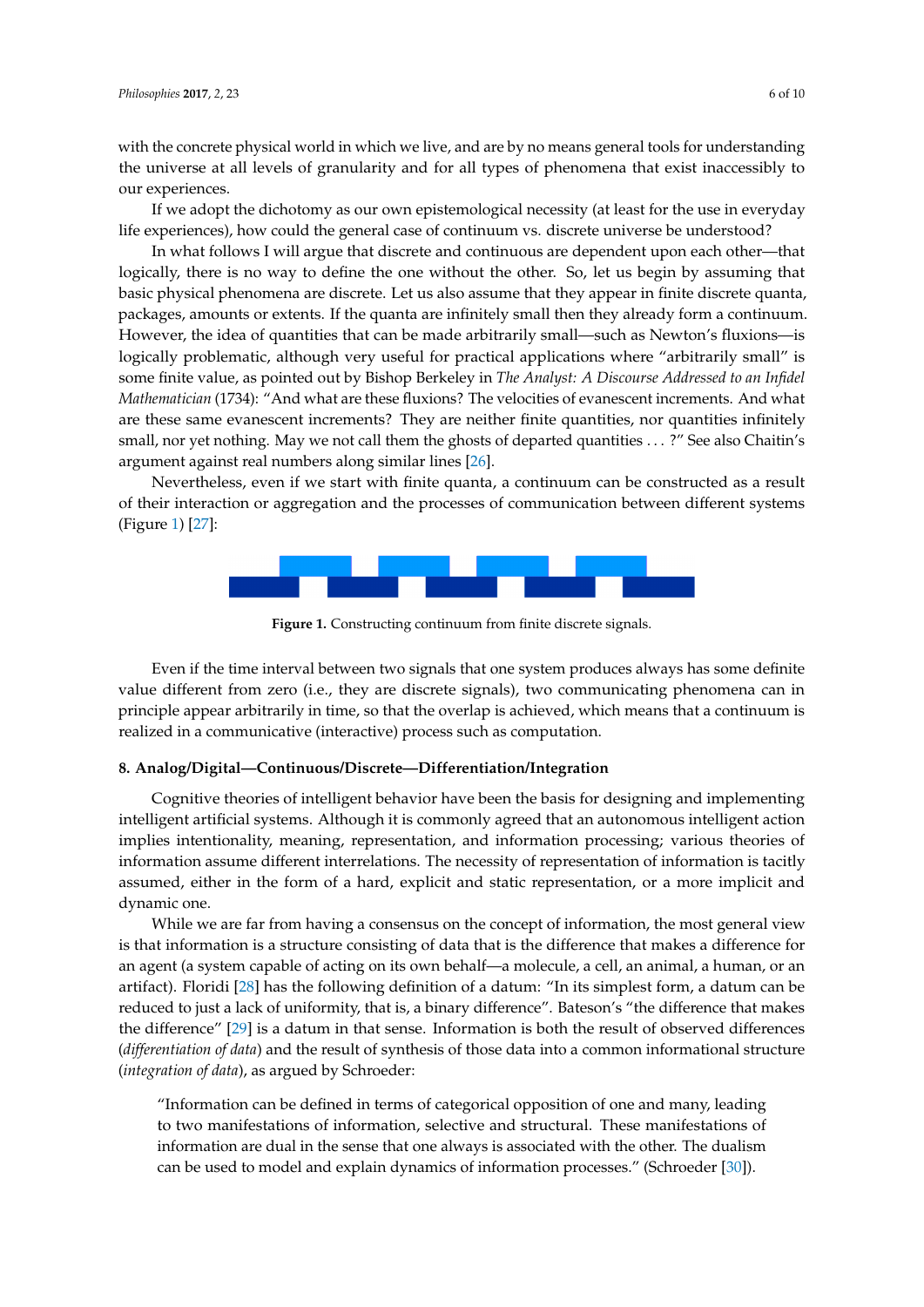Tymieniecka [\[31\]](#page-9-6) (p. 173) contemplates the source of the differentiating/integrating opposites "What subtends their differentiative-unifying core? What maintains their intergenerative continuity in which they constantly transform each other and themselves? This dianoia [discursive thinking] thread running through all the contraries, opposites, parallels, etc. is the greatest mystery and the greatest issue in our inquiry into the creative transaction." According to Ikere [\[32\]](#page-9-7), Tymieniecka identifies the principles of unity and differentiation as leading to the self-individualization as a continuous of "the constructive vehicle of order within the flux".

In the process of knowledge generation, the agent moves between those two processes—*differentiation* and *integration* of data, see [\[27\]](#page-9-2) p. 38. For *potential* information of the world to become *actual*, there must exist *an agent* from the perspective of which the relational structure between the world as potential information and its actualization in an agent is established. Thus, (actual) information is a network of data points observed from an agent's perspective.

Different concepts of representation result in different frameworks for analyzing and modeling the process of cognition in an agent, in which meaning and information are given different functional and explanatory roles. The dominant frameworks of cognition are all characterized by inherent limitations, such as the inability to account for both low- and high-level cognition, or to scale between them (the symbol's grounding problem—how symbols get their meanings, and of what meanings they are comprised). Neither symbolic nor connectionist frameworks are able to account for the emergence of representation in a purely naturalistic manner (see [\[33\]](#page-9-8)).

Arnellos et al. [\[34\]](#page-9-9) propose a system-theoretic framework that seems to suggest a way out of the above difficulties. The proposed framework uses elements from cybersemiotics and tries to model the basic cognitive concepts (representation, meaning and information) by incorporating them in an anticipative and interactive context of information dynamics. Second-order cybernetics and self-organization properties are used to account for a complex and emergent relational structure of representation. The Arnellos et al. approach is not a dynamic/symbolic hybrid, but involves interplay between analog and digital information spaces, in which they model the representational behavior of a system. The focus on the explicitly referential correlation of information between system and environment is shifted towards the interactive modulation of implicit internal content and, therefore, the resulting pragmatic adaptation of the system via its interaction with the environment. This approach shows, not unlike Whitehead's explanation of how 'symbolic reference' may arise as interplay between two modes of perception—'causal efficacy' and 'presentational immediacy', Whitehead [\[35\]](#page-9-10)—that computational cognition does not necessarily need to be (only) digital.

Even though dichotomies are very powerful and economical methods of systematization and categorization, they are like black-and-white photographs. Real life is full of colors and gradations, and instead of looking at it in the coarse rendering of dichotomies, we can look at concepts as being parts of dynamic networks of related meanings. In order to understand the meaning of the concept *information* we look into its relation to other concepts (such as Wittgenstein's "family resemblance") [\[36\]](#page-9-11), and find an infinite network of concepts related in a variety of ways in which each node is the center of a new network. Visual dictionaries, such as Visuwords [http://www.visuwords.com,](http://www.visuwords.com) have concepts connected through several kinds of relationships ("kind of", "instance of", "member of", "a part of", "substance of", "similar to", "pertains to", "participates", "attributes", "opposes", "entails", "causes", etc.). If we would pick any two concepts from the network, such as "good" and "bad", the following picture (Figure [2\)](#page-7-0) would emerge: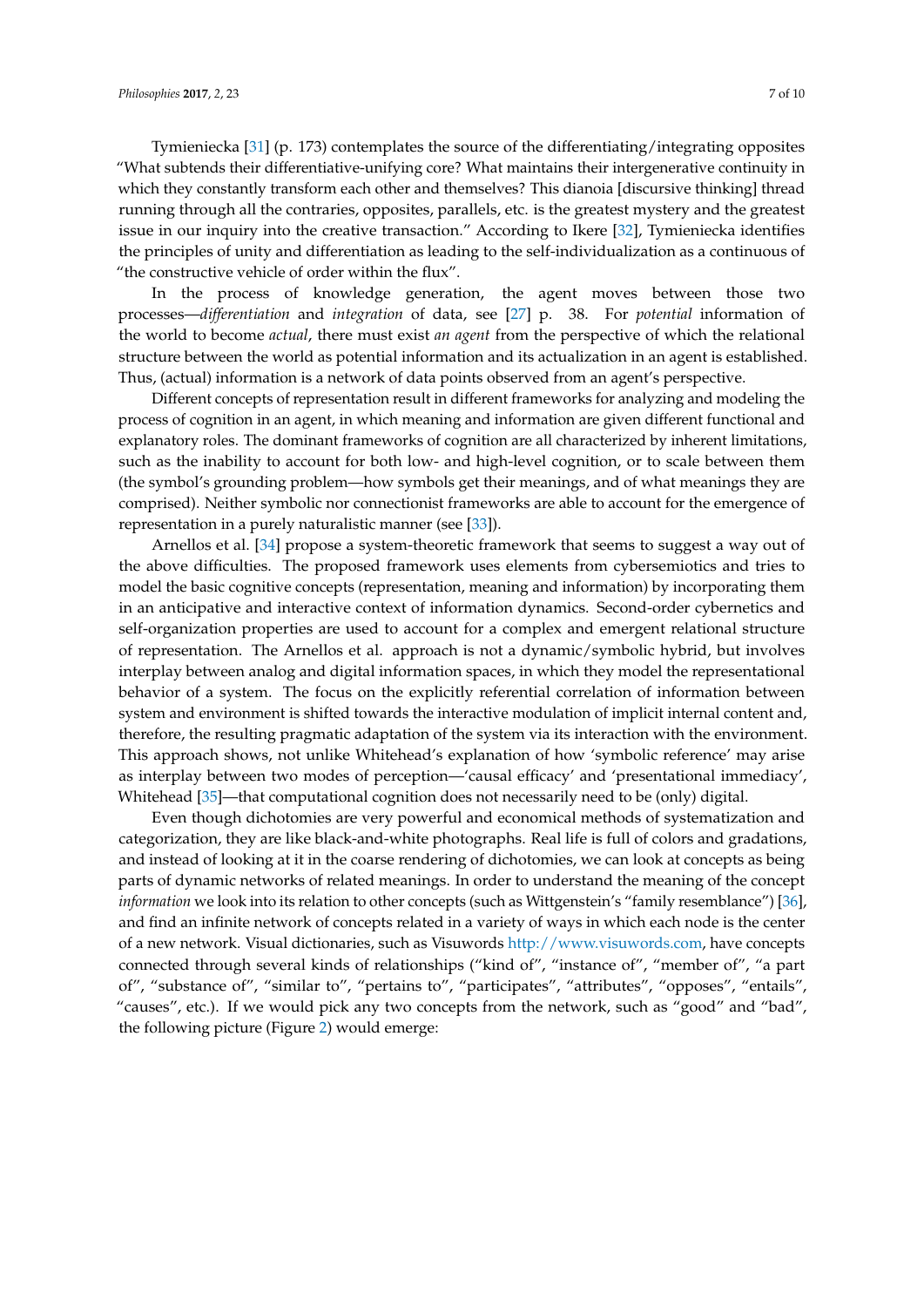<span id="page-7-0"></span>

**Figure 2.** Visuwords part of the semantic network of "good" vs. "evil". **Figure 2.** Visuwords part of the semantic network of "good" vs. "evil".

Visual dictionaries also relate verbs with nouns, indicating their close semantic connectedness. Visual dictionaries also relate verbs with nouns, indicating their close semantic connectedness. The noun parallels form or structure while verb corresponds to process or change. Drack [37] makes The noun parallels form or structure while verb corresponds to process or change. Drack [\[37\]](#page-9-12) makes an interesting observation regarding Ludwig von Bertalanffy's organismic view of the evolution of life, which connects structures with processes on different time scales: "Structures which seem to be stable on one time scale appear as slow processes and functions as fast processes. This view also entails what Bertalanffy calls a dynamic morphology: it goes beyond a static description and connects the change of form with physiological processes". Bertalanffy's dynamic view was meant for biological for biological processes, but has a more general validity. The dynamics provide the unifying processes, but has a more general validity. The dynamics provide the unifying mechanism for the motion between the opposites: potential and actual, positive and negative, structure and process. structure and process. Our cognitive habits rely on dichotomies, but they present only a very first, Our cognitive habits rely on dichotomies, but they present only a very first, simplistic and coarse view that, on a deeper level, reveals a richness of structure, which is again possible to look into in greater detail from a closer distance, both spatial and temporal.

# **9. Conclusions 9. Conclusions**

Computing nature, as an explanatory framework, is a layered architecture of morphological Computing nature, as an explanatory framework, is a layered architecture of morphological computations over informational structures based on the fundamental layer of physical computations over informational structures based on the fundamental layer of physical computations [1]. Sometimes, it is claimed that computational nature essentially depends on the computations [\[1\]](#page-8-0). Sometimes, it is claimed that computational nature essentially depends on the universe being discrete at some fundamental level. This article shows how dichotomies from physics universe being discrete at some fundamental level. This article shows how dichotomies from physics such as discrete vs. continuous dissolve after careful study. Lesne [\[22\]](#page-8-21) argues: "Rather than motivating a debate about the reality of exclusively discrete or continuous pictures, observations physical phenomena lead us to elaborate more complex categories, bridging discreteness and of physical phenomena lead us to elaborate more complex categories, bridging discreteness and continuity: fractal structures, discrete features punctuating a continuum, or continuous behaviour continuity: fractal structures, discrete features punctuating a continuum, or continuous behaviour smoothing out an accumulation of discrete events." Physical theories are based on representations of systems, while the reality is, in practice, inexhaustible, and can never be captured in its entirety in a representation. Different classes of cognitive agents have different representations of reality based on their morphologies (structures), which constrain possible interactions (morphological computations) at different levels of organization, such as physical, chemical, and biological to computations) at different levels of organization, such as physical, chemical, and biological to cognitive computation  $[1,2,38]$  $[1,2,38]$  $[1,2,38]$ .

As Bertalanffy discovered, structures are related to processes on different time scales; As Bertalanffy discovered, structures are related to processes on different time scales; seemingly stable structures on one time scale turn out to be processes on a finer time scale.

In summary, this article studies the computational dynamics of natural informational information  $\mathcal{I}_1$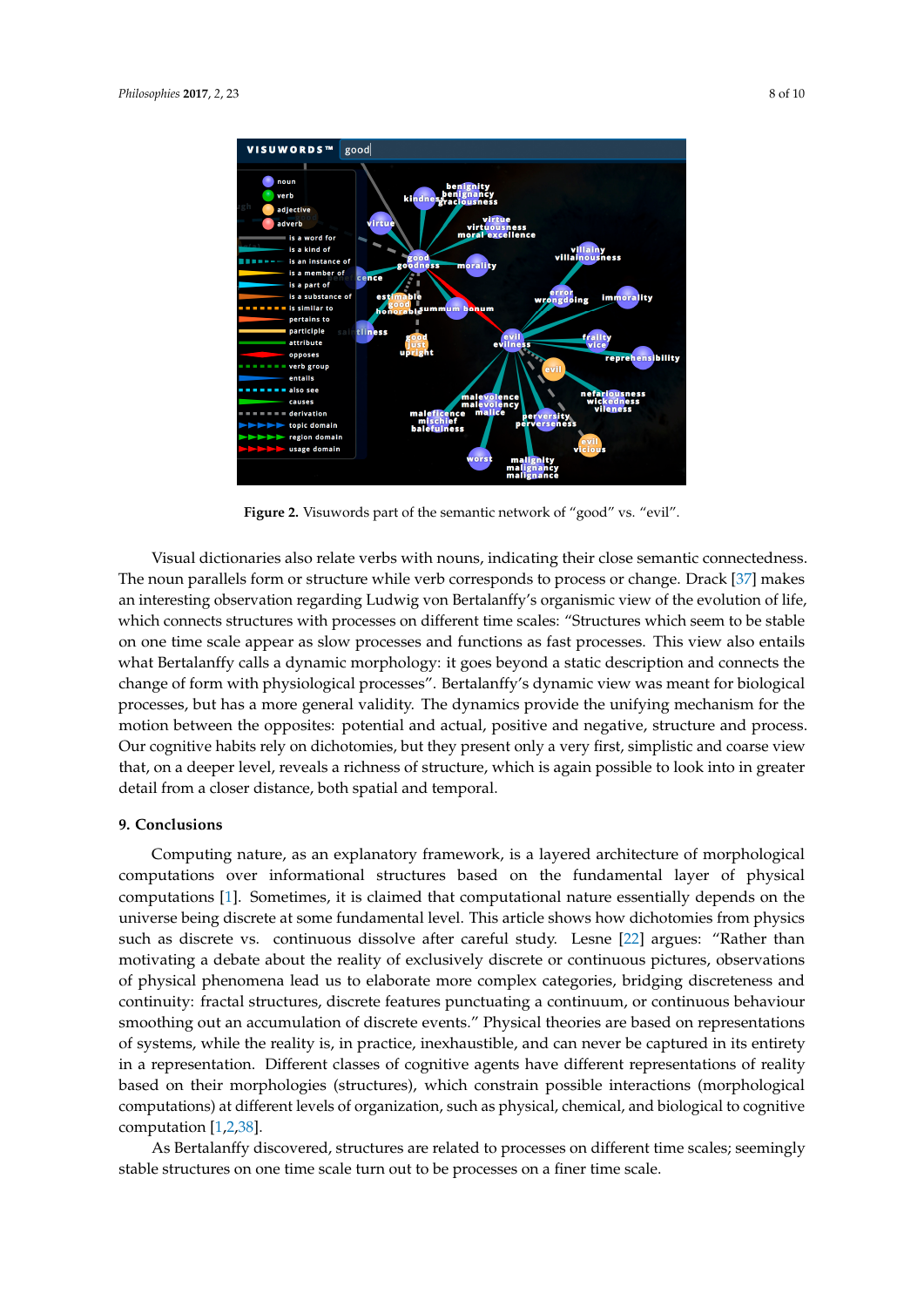In summary, this article studies the computational dynamics of natural information morphology within the framework of computing nature with respect to the underlying dichotomies discrete/continuous, differentiation/integration, and structure/process. It is argued that dichotomies present useful simplifications, which under closer examination unfold into networks of dynamical relationships.

**Acknowledgments:** The author would like to thank the anonymous reviewers for their very helpful and constructive comments. The author would like to acknowledge the funding support provided by Swedish Research Council under a grant MORCOM@COG. Parts of this article are based on the book *Investigations into Information Semantics and Ethics of Computing* [\[27\]](#page-9-2).

**Conflicts of Interest:** The author declares no conflict of interest.

#### **References**

- <span id="page-8-0"></span>1. Dodig-Crnkovic, G. Nature as a Network of Morphological Infocomputational Processes for Cognitive Agents. *Eur. Phys. J.* **2017**, *226*, 181–195. [\[CrossRef\]](http://dx.doi.org/10.1140/epjst/e2016-60362-9)
- <span id="page-8-1"></span>2. Dodig-Crnkovic, G.; von Haugwitz, R. Reality Construction in Cognitive Agents through Processes of Info-Computation. In *Representation and Reality in Humans, Other Living Organisms and Intelligent Machines*; Dodig-Crnkovic, G., Giovagnoli, R., Eds.; Springer: Basel, Switzerland, 2017; pp. 211–235.
- <span id="page-8-2"></span>3. Jakobson, R.; Halle, M. *Fundamentals of Language*; Mouton & Co.: The Hague, The Netherlands, 1956.
- <span id="page-8-3"></span>4. Shannon, C.E. A mathematical theory of communication. *Bell Syst. Tech. J.* **1948**, *27*, 379–423. [\[CrossRef\]](http://dx.doi.org/10.1002/j.1538-7305.1948.tb01338.x)
- <span id="page-8-4"></span>5. Gell-Mann, M. *The Quark and the Jaguar: Adventures in the Simple and the Complex*; Freeman/Owl Book: New York, NY, USA, 1994.
- <span id="page-8-5"></span>6. Von Weizsäcker, C.F. *The Unity of Nature*; Translation; Farrar Straus Giroux: New York, NY, USA, 1980.
- <span id="page-8-6"></span>7. Wheeler, J.A. *It from Bit, at Home in the Universe*; American Institute of Physics: College Park, MA, USA, 1994.
- <span id="page-8-7"></span>8. Debrock, G. *Process Pragmatism. Essays on a Quiet Philosophical Revolution*; Debrock, G., Ed.; Rodopi: Amsterdam, The Netherlands; New York, NY, USA, 2003.
- <span id="page-8-8"></span>9. Einstein, A. The Compton Experiment. In *Scientific Papers of Arthur Holly Compton, X-ray and Other Studies, Appendix 3*; Shankland, R.S., Ed.; University of Chicago Press: Chicago, IL, USA, 1975.
- <span id="page-8-9"></span>10. Bohr, N. The Quantum Postulate and the Recent Development of Atomic Theory. *Nature* **1928**, *121*, 580–590. [\[CrossRef\]](http://dx.doi.org/10.1038/121580a0)
- <span id="page-8-10"></span>11. Chalmers, A. *What Is This Thing Called Science?* 4th ed.; University of Queensland Press: Brisbane, Australia, 2013.
- <span id="page-8-11"></span>12. Siegelmann, H.T.; Sontag, E.D. Analog computation via neural networks. *Theor. Comput. Sci.* **1994**, *131*, 331–360. [\[CrossRef\]](http://dx.doi.org/10.1016/0304-3975(94)90178-3)
- <span id="page-8-12"></span>13. Fredkin, E. Finite Nature. In *Progress in Atomic Physics, Neutrinos and Gravitation, Proceedings of the Xxviith Rencontre de Moriond, Les Arcs, Savoie, France, 25 January–1 February 1992*; Chardin, G., Fackler, O., Van Thanh, J., Eds.; Editions Frontieres: Gif-sur-Yvette, France, 1992; pp. 345–352.
- <span id="page-8-13"></span>14. Denning, P. Computing is a natural science. *Commun. ACM* **2007**, *50*, 13–18. [\[CrossRef\]](http://dx.doi.org/10.1145/1272516.1272529)
- <span id="page-8-14"></span>15. Ballard, D. *An Introduction to Natural Computation*; The MIT Press: Cambridge, MA, USA, 1997.
- <span id="page-8-15"></span>16. Ballard, D. *Brain Computation as Hierarchical Abstraction, (Computational Neuroscience)*; The MIT Press: Cambridge, MA, USA, 2015.
- <span id="page-8-16"></span>17. Lloyd, S. *Programming the Universe: A Quantum Computer Scientist Takes on the Cosmos*; Knopf: New York, NY, USA, 2006.
- <span id="page-8-17"></span>18. Rozenberg, G.; Kari, L. The many facets of natural computing. *Commun. ACM* **2008**, *51*, 72–83.
- <span id="page-8-18"></span>19. Horsman, D.; Kendon, V.; Stepney, S. The Natural Science of Computing. *Commun. ACM* **2017**, *60*, 31–34. [\[CrossRef\]](http://dx.doi.org/10.1145/3107924)
- <span id="page-8-19"></span>20. Floridi, L. Against digital ontology. *Synthese* **2009**, *168*, 151–178. [\[CrossRef\]](http://dx.doi.org/10.1007/s11229-008-9334-6)
- <span id="page-8-20"></span>21. Kurzweil, R. *The Age of Spiritual Machines, When Computers Exceed Human Intelligence*; Viking Press: New York, NY, USA, 1999.
- <span id="page-8-21"></span>22. Lesne, A. The discrete versus continuous controversy in physics. *Math. Struct. Comput. Sci.* **2007**, *17*, 185–223. [\[CrossRef\]](http://dx.doi.org/10.1017/S0960129507005944)
- <span id="page-8-22"></span>23. Wolfram, S. *A New Kind of Science*; Wolfram Media: Champaign, IL, USA, 2002.
- <span id="page-8-23"></span>24. Zuse, K. *Calculating Space*; Translation of "Rechnender Raum"; MIT Technical Translation: Cambridge, MA, USA, 1970.